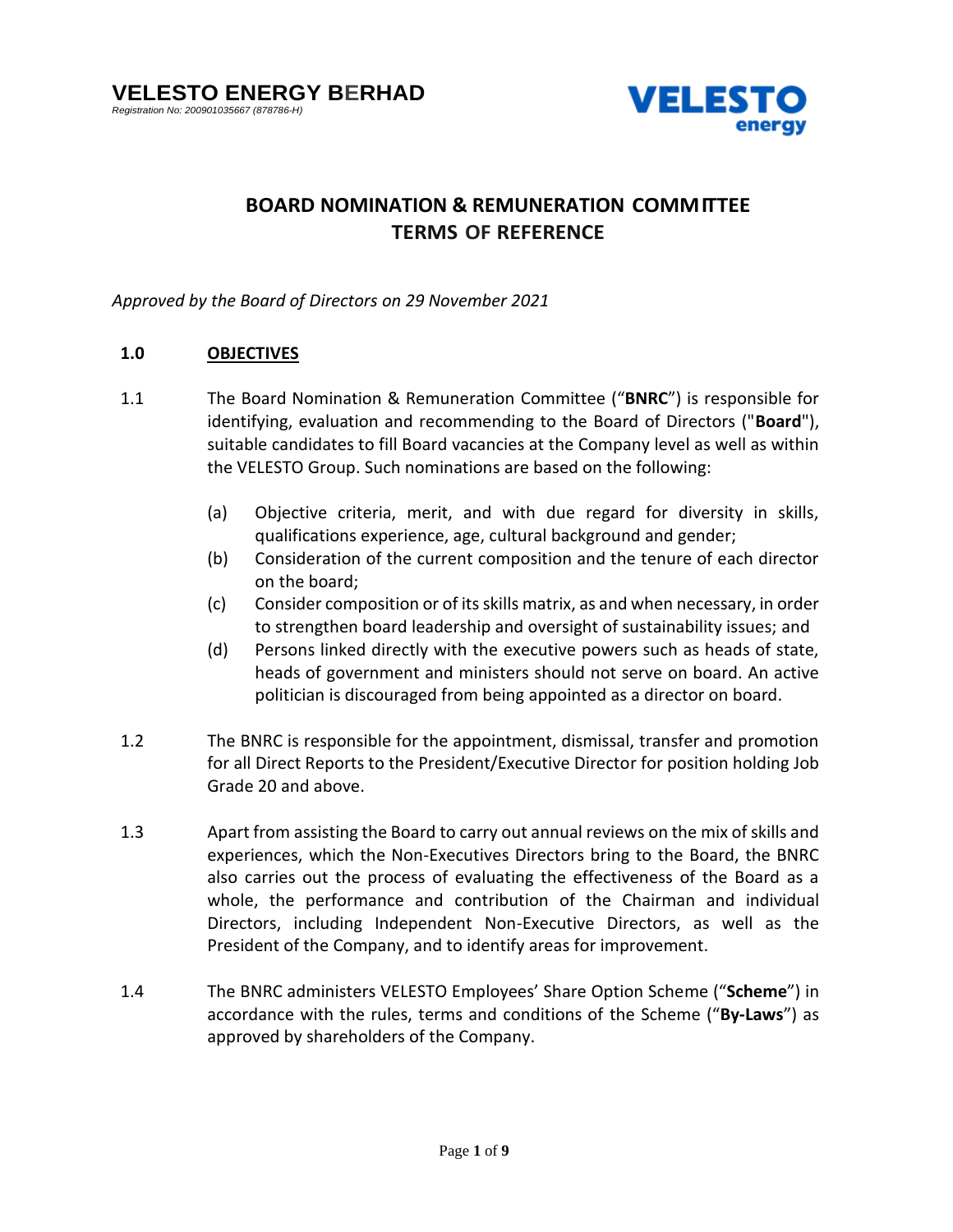

# **2.0 SIZE AND COMPOSITION**

- 2.1 The BNRC comprises of a minimum four (4) members, all of which shall be Non-Executive Directors with a majority being Independent Non-Executive Director ("**INED**").
- 2.2 Board members who are shareholders or representing the shareholders should abstain from voting at general meetings to approve their fees. Similarly, Executive Directors should not be involved in deciding their own remuneration.

# **3.0 CHAIRMAN**

- 3.1 The Chairman of the BNRC shall be an INED.
- 3.2 The Chairman of the BNRC is not the Chairman of the Board.
- 3.3 The Chairman of the BNRC shall lead the succession planning and appointment of Board members, including the future Chairman and President / Executive Director and lead the annual review of the Board effectiveness, ensuring that the performance of each individual Director and Chairman of the board are independently assessed.

# **4.0 FUNCTIONS**

4.1 The functions and duties of the BNRC shall include the following:-

# 4.1.1 **Nomination**

- (a) To identify and recommend to the Board, nominee(s) to fill board positions for VELESTO, its subsidiaries and associated companies, whether to be filled by Board members, major shareholders or the Management. Consideration for identification shall include nominee's time availability and commitment to serve the board effectively, his/her existing board positions held, including on boards of non-listed companies, and any information on his/her integrity and governance practices.
- (b) The selection of candidates may come on recommendations by any existing Board members, Management or major shareholders.
- (c) BNRC may also consider appointing an independent party or source out to third party in identifying suitably qualified candidates.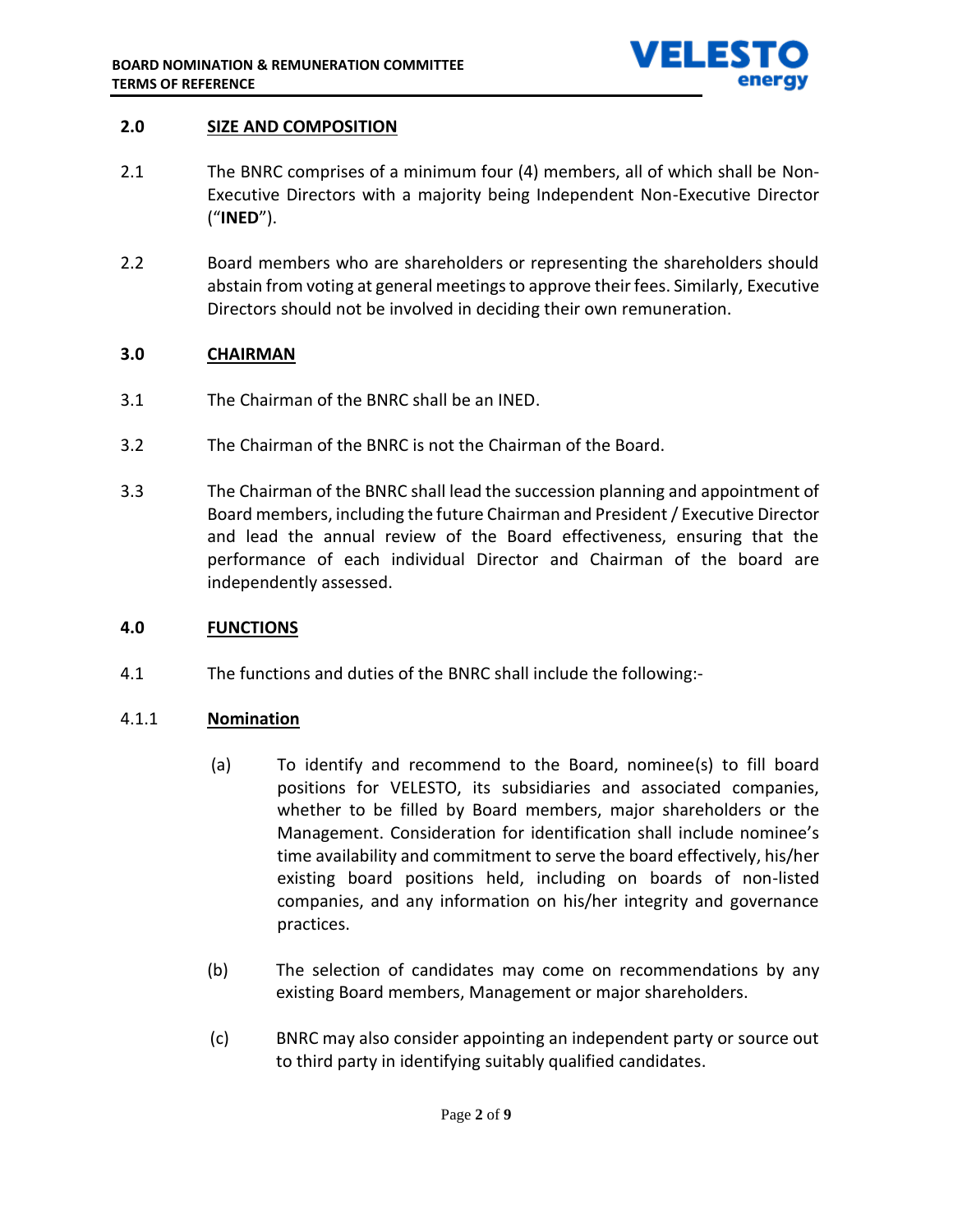

- (d) If the selection of candidate was solely based on recommendations made by existing Board members, Management or major shareholders, BNRC should explain why other sources were not used.
- (e) For appointment of Independent Non-Executive Director, the Independent Test shall be conducted prior for the appointment, i.e. whether the candidate:-
	- is independent of the Management, free from any businesses or other relationship which could interfere with the exercise of independent judgement or ability to act in the best interest of the Company;
	- within the last two (2) years, is not an officer of the Company or its related corporation;
	- is not a major shareholder;
	- is not a family member of the Executive Director, officer or major shareholders of the Company;
	- is not a nominee of any Director or major shareholder; or
	- has either been engaged as advisor by the Company nor is a Partner, Director or major shareholders of a firm/corporation which provides professional advisory services to the Company.
- (f) The tenure of an Independent Director shall not exceed a cumulative term limit of nine (9) years.
- (g) In addition to the above, the BNRC also evaluates and make recommendations to the Board, on:-
	- Directors to fill seats on Board Committees;
	- Plans for succession for President /Executive Director and other Direct Reports to the President/ Executive Director for holding positions Job Grade 20 and above, the Company Secretary and Head of Internal Audit;
	- Approval and/or Performance Assessment including recommendations for the monetary and/or non-monetary incentive quantum for all Direct Reports to the President /Executive Director for position holding Job Grade 20 and above;
	- The review of the re-appointment of Non-Executive and Executive Directors retiring by rotation pursuant to the provisions of the Constitution of VELESTO Group and in compliance with the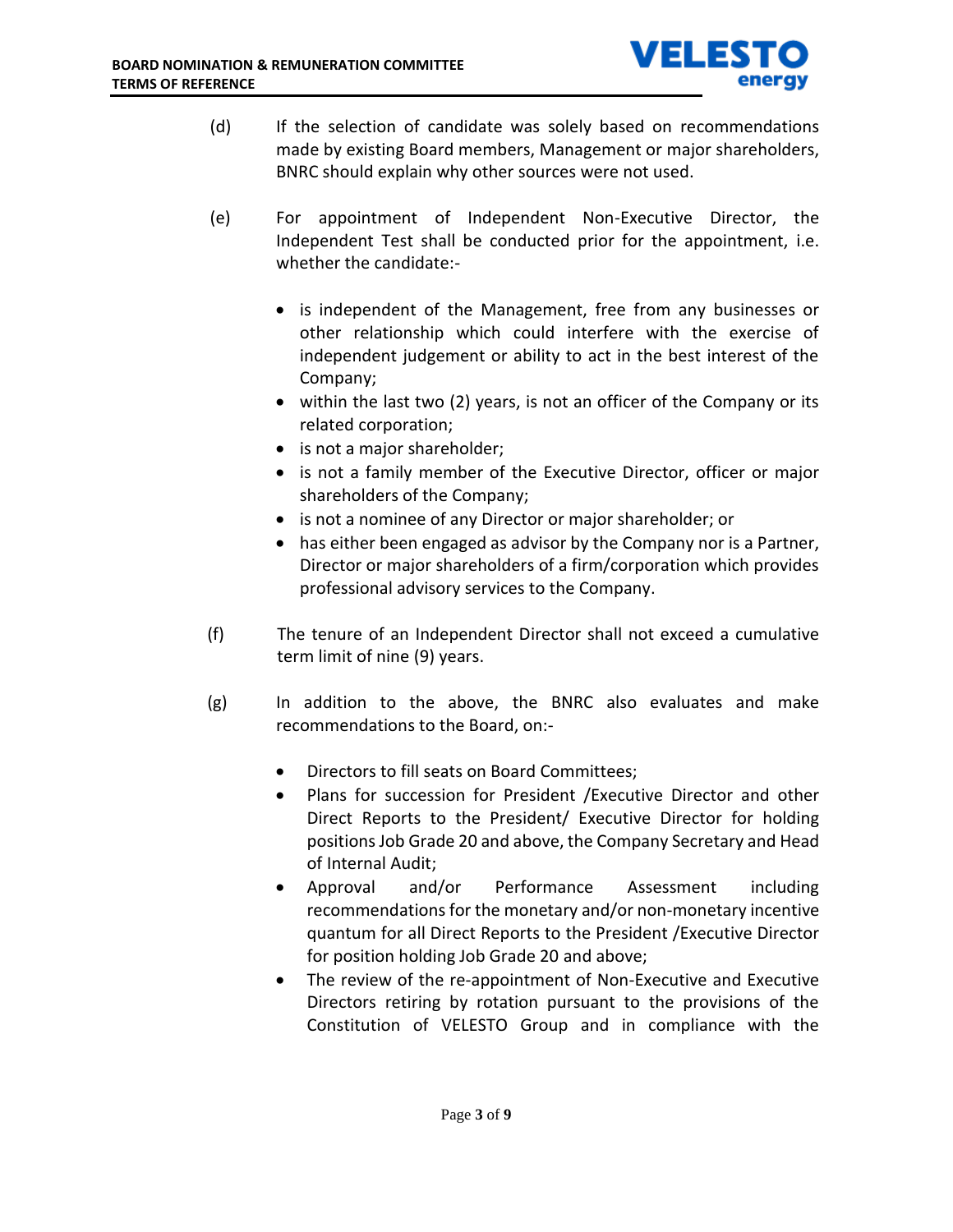

regulations of the Main Market Listing Requirements of Bursa Malaysia Securities Berhad ("**MMLR**");

- The review of the re-appointment of Non-Executive Directors at the conclusion of a specified term of office as required or recommended under any applicable legislation, the Malaysian Code of Corporate Governance ("**MCCG**"), the MMLR, or the constitution of VELESTO applying thereat; and
- The review of the re-appointment of Non-Executive Directors based on any age limits if so required under any applicable legislation, the MMLR, or the Constitution of VELESTO applying thereat.
- (h) To review annually and recommend to the Board on the structure, size, tenure, directorships, balance and composition of the Board and Committee including the required mix of skills and experiences, care competencies which the Directors should bring to the Board and other qualities to function effectively and efficiently. The BNRC should review the overall composition with at least 30% women directors sits on Board.
- (i) To carry out the annual process for evaluating the effectiveness of the Board as a whole, the performance and contribution of the Chairman and individual Directors, including Independent Non-Executive Directors, as well as the President of VELESTO, and to identify areas for improvement. The performance evaluations shall include performance review to address the Group's material sustainability risks and opportunities.

The board may engage independent experts at least every three years, to facilitate objective and candid board evaluations.

- (j) In reviewing the performance of the Board as a whole and the contribution of the Chairman and individual Directors, performance is assessed and measured against, amongst others, the Group's strategic plan, principal duties expected of the Board, the Chairman and individual Directors, obligations to support the Management, available expertise, governance factors, commitment, knowledge of the industry, and team contribution. Board self-assessment allows the Board to collectively identify opportunities to improve processes.
- (k) To review the term of office and performance of the Board Audit Committee ("BAC") and each of its members annually to determine whether the BAC and members have carried out their duties pursuant to the Terms of Reference.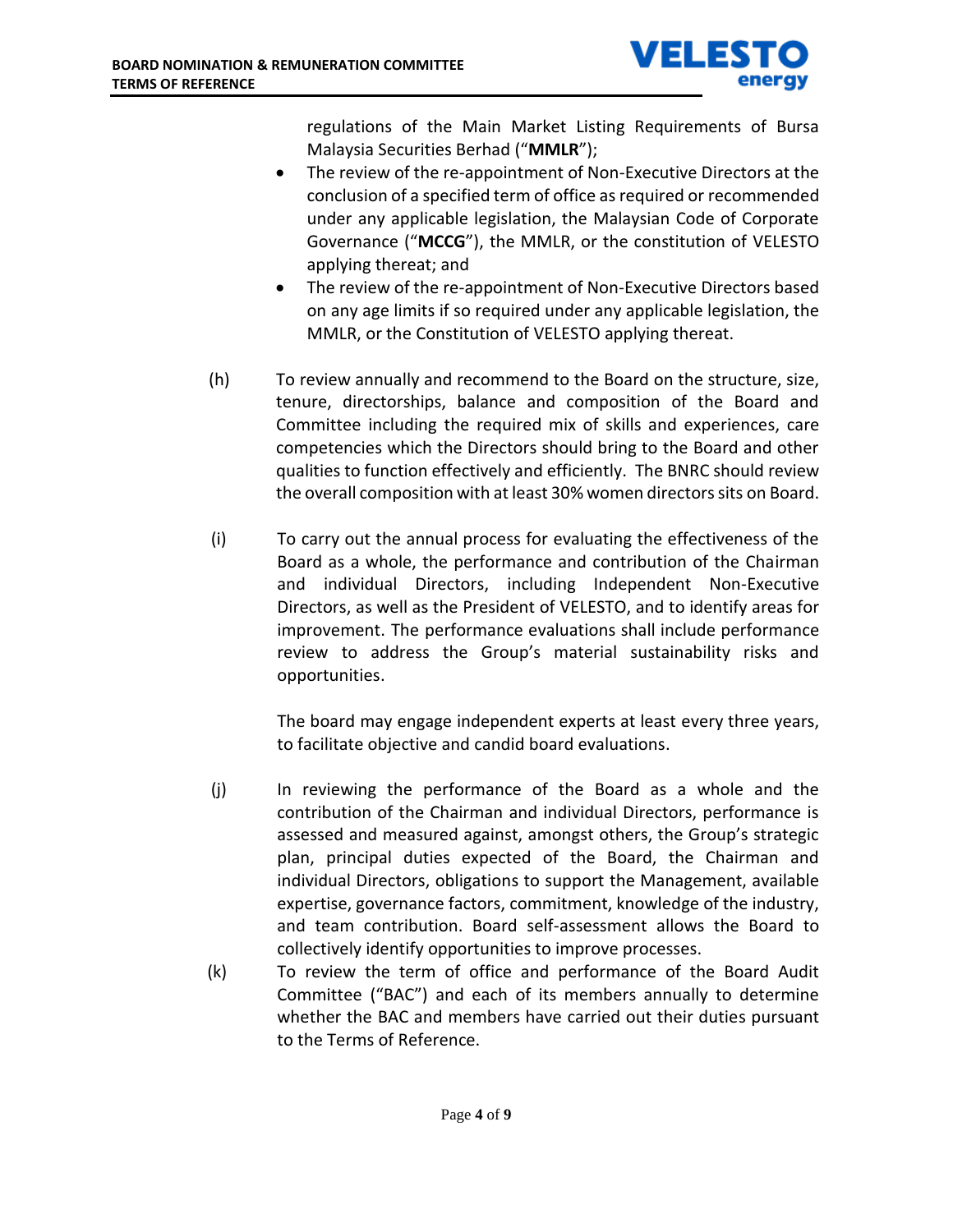

- (l) The evaluation process takes into account whether:-
	- adequate time has been allocated by Non-Executive Directors on matters pertaining to the VELESTO Group's operations;
	- full consideration to succession planning has been given, taking into account challenges and opportunities facing VELESTO, and the skills and expertise needed on the Board in the future;
	- review of the structure, size and composition (including skills, knowledge and experiences) of the Board has been undertaken and changes recommended, where necessary; and
	- review of the leadership needs of the VELESTO Group, executive and non-executive, has been undertaken to ensure continued ability to compete effectively in the market place.
- (m) To review the Management's proposals for the appointment, promotion, transfer or dismissal of all Direct Reports to the President/Executive Director for position holding Job Grade 20 and above, the Company Secretary and the Head of Internal Audit.

# 4.1.1.1 **Selection Process**

The following selection process applies:-

- (a) Potential candidates are referred to the BNRC for consideration and recommendation to the Board;
- (b) The BNRC will determine appropriate means for seeking additional candidates, including engagement of outside consultants to assist the BNRC in the identification of candidates;
- (c) Shareholders who wish to suggest candidates should submit their suggestions in writing to the Chairman of the Board, the Chairman of the BNRC, President, or Company Secretary, providing relevant information about the candidates;
- (d) The BNRC shall decide on the appropriate means for the review and approval of individual candidates. In the event of a vacancy, the BNRC members shall initiate efforts to identify appropriate candidates;
- (e) In formulating its recommendation, the BNRC will consider not only the findings and conclusions of its evaluation process, but also the current composition of the Board, the attributes and qualifications that should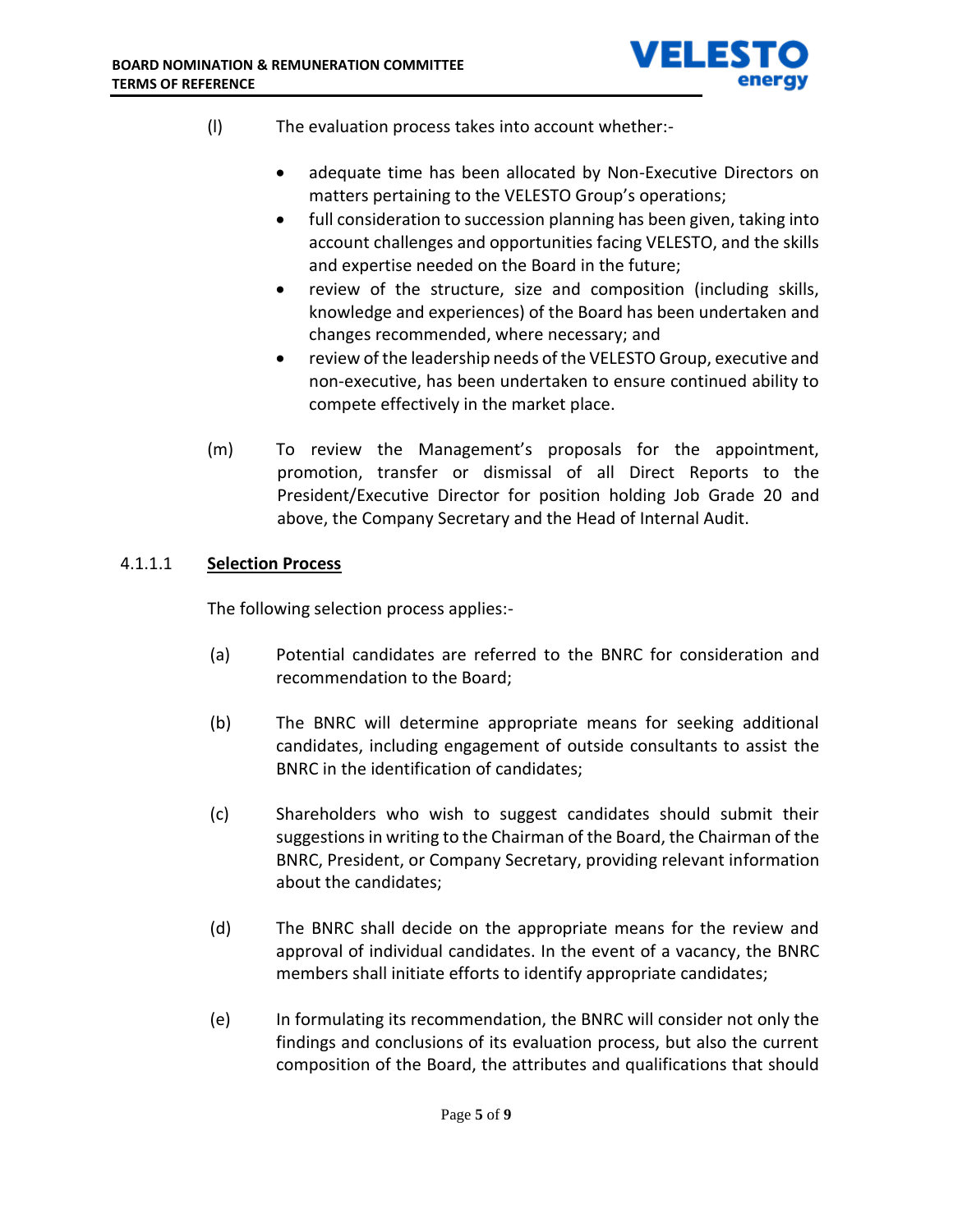

be represented on the Board and whether the candidate can provide such additional attributes, capabilities or qualifications.

#### 4.1.2 **Remuneration**

- (a) To review and recommend to the Board of Directors of VELESTO, the remuneration of all Direct Reports to the President/Executive Director for position holding Job Grade 20 and above and the Company Secretary, including the extension of service and compensation and benefits package of such executives who have attained the retirement age of 60 years.
- (b) The Board has in place policies and procedures to determine the remuneration of Directors and Senior Management, which takes into account the demands, complexities and performance of the Company as well as skills and experiences required. The policies and procedures are periodically reviewed and made available on the Company's website.
- (c) To ensure that a strong link is maintained between the level of remuneration and individual performance against the performance of the Group and the achievement of the organisation targets as the performance-related elements of remuneration setting forms a significant proportion of the total remuneration package of the Executive Director.
- (d) To ensure that the remuneration and incentives for Independent Directors do not conflict with their obligation to bring objectivity and independent judgment on matters discussed at Board meetings.
- (e) To recommend to the Board after reviewing the Management's proposals on:-
	- framework of remuneration for Directors, covering fees, allowances and benefits-in-kind in their work as Directors of all Boards and Committees;
	- overall annual salary increment guidelines/limits for all staff, if any;
	- annual bonus limits/guidelines;
	- ex-gratia for staff; if any and
	- remuneration benefits and other terms and conditions of employment, which have to be introduced as part of VELESTO Group's overall human resource development plan. This would include matters such as pegging the Group's salaries in line with the industry standards and major changes in benefits package.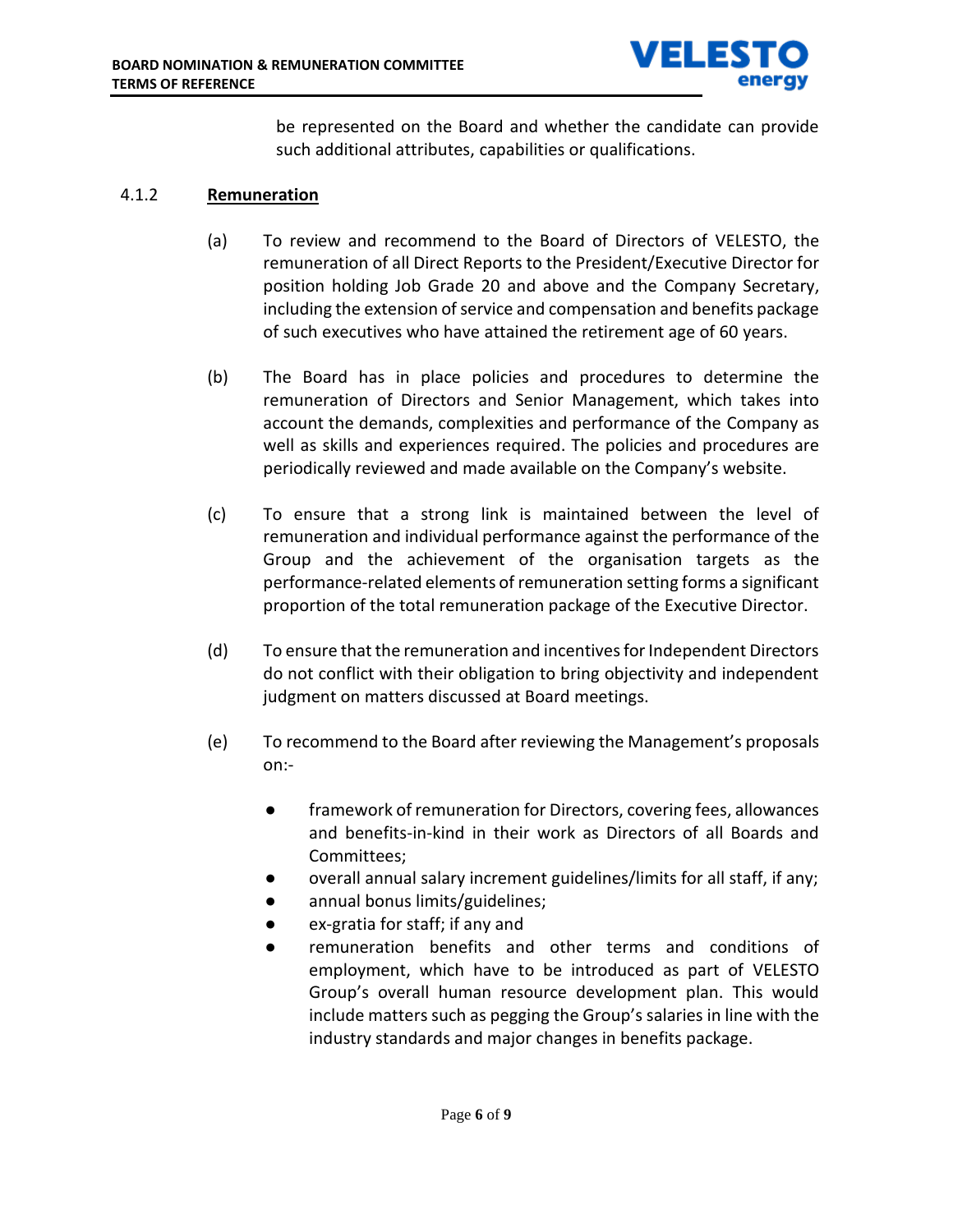

- 4.1.3 Employees' Share Option Scheme ("**Scheme**")
	- (a) To oversee the administration the Scheme and the shares granted under it, subject to the By-Laws.
	- (b) To do all acts and things and in such manner as it, in its discretion, deems fit and enter into any transaction, agreement, deed, document or arrangement and make such rules and regulations, impose such terms and conditions, delegate part of its power relating to the administration of the Scheme, pursuant to the By-Laws.
	- (c) To construe and interpret the By-Laws, to define the terms therein and to establish, amend and revoke rules and regulations relating to the Scheme and its administration and shall have the power by resolution to add to, amend and/or delete all or any of the By-Laws, subject always to the terms of the By-Laws. The BNRC in the exercise of this power may correct any defect or any omission or reconcile any inconsistency in the By-Laws or in any agreement in such manner and to the extent it shall deem necessary to expedite and make the Scheme fully effective in accordance with the By-Laws.
	- (d) To determine all questions of policy and expediency that may arise in the administration of the Scheme, and generally the exercise of such powers and performance of such acts, things and in such matter as it, in its discretion, deems fit to facilitate the administration, operation and management of the Scheme and/or as are deemed necessary or expedient to promote the best interests of the Company.
	- (e) To set the rules and regulations, or impose such terms and conditions, or delegate part of its power, as may be required in connection with the administration of the Scheme.
	- (f) To determine if any special terms to apply to offers of the options to grantees who are employed by any one of the subsidiaries in jurisdictions outside Malaysia as may be considered necessary or appropriate to accommodate for differences in applicable law, tax, policy or custom and the approval of such supplements to or amendments, restatements or alternate versions of the Scheme made in relation thereto.
	- (g) To extend, at the BNRC's discretion, the period of any offer for the Scheme Shares which would have otherwise lapsed and become null and void in accordance with the provisions of the By-Laws.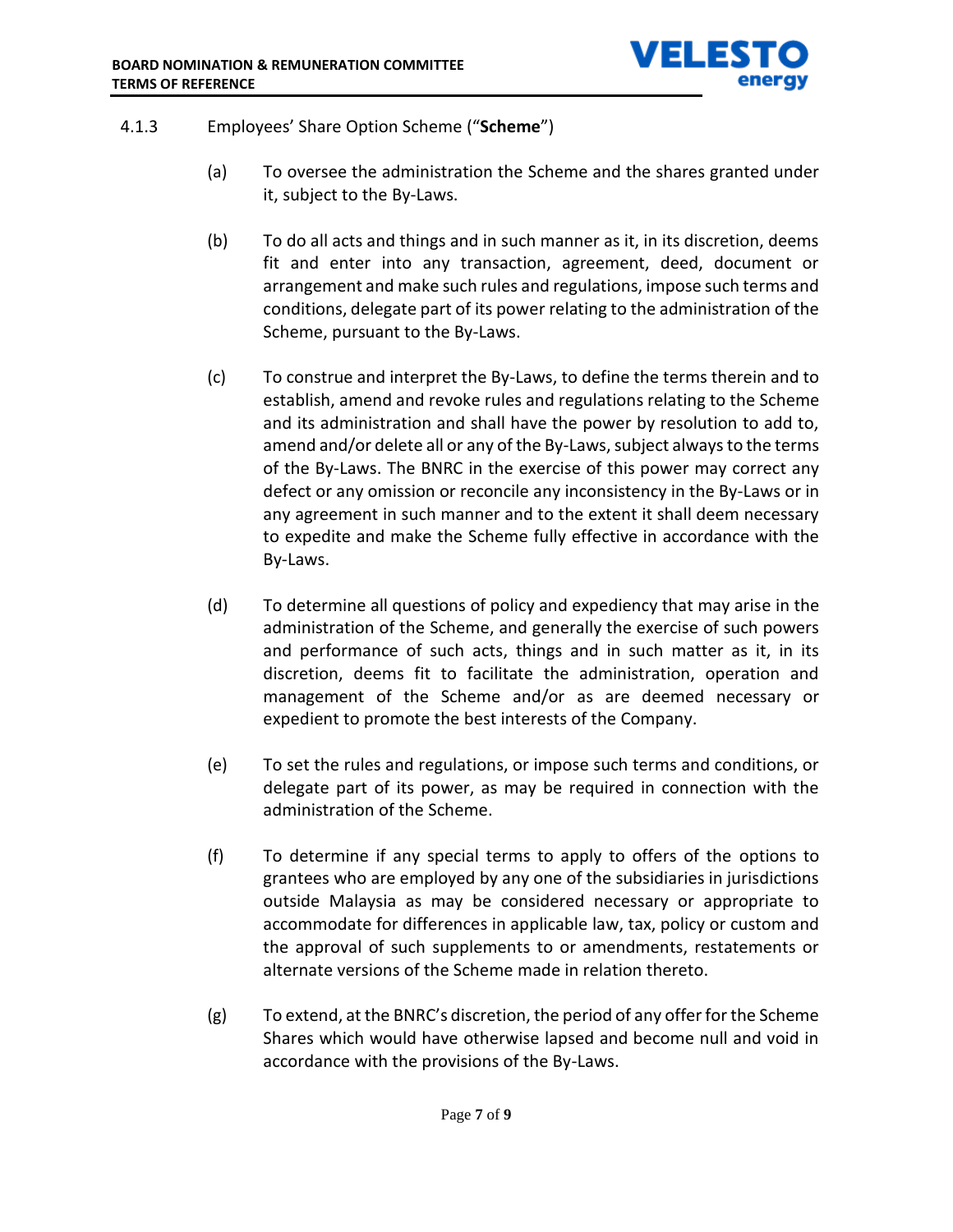

- (h) To process and approve the acceptance forms and other documents of the Scheme, which have been completed and submitted in accordance with the terms of the By-Laws.
- (i) The following matters shall be matters reserved for the Board:
	- The determination and approval of grants of options to the President and/or any other Executive Directors of the Company pursuant to the Scheme.
	- The determination of all other matters relating to or in connection with the Scheme as the Board may in its discretion consider to be necessary or desirable for giving full effect to the Scheme.

# **5.0 MEETINGS, QUORUM AND PROCEDURES**

- 5.1 (a) Meeting may be held as and when necessary.
	- (b) The quorum for each meeting is three (3).
	- (c) The BNRC meeting shall be conducted separately and not be combined with the main board meeting.
	- (d) The members may join meetings via the Company's approved method of communication, which include telecommunication, videoconferencing and/or other equivalent mode of online communications.
	- (e) The BNRC may invite the President and/or the officers of VELESTO Group to attend the meeting.
	- (f) The BNRC will decide on its own procedures and other administrative arrangements.

# **6.0 FREQUENCY OF THE MEETING**

6.1 The BNRC shall meet at least once a year and additional meetings may be called at any time at the Chairman's discretion.

# **7.0 REPORTS/MINUTES**

7.1 (a) Minutes of each meeting are kept by the Secretary as evidence that the BNRC has discharged its functions.